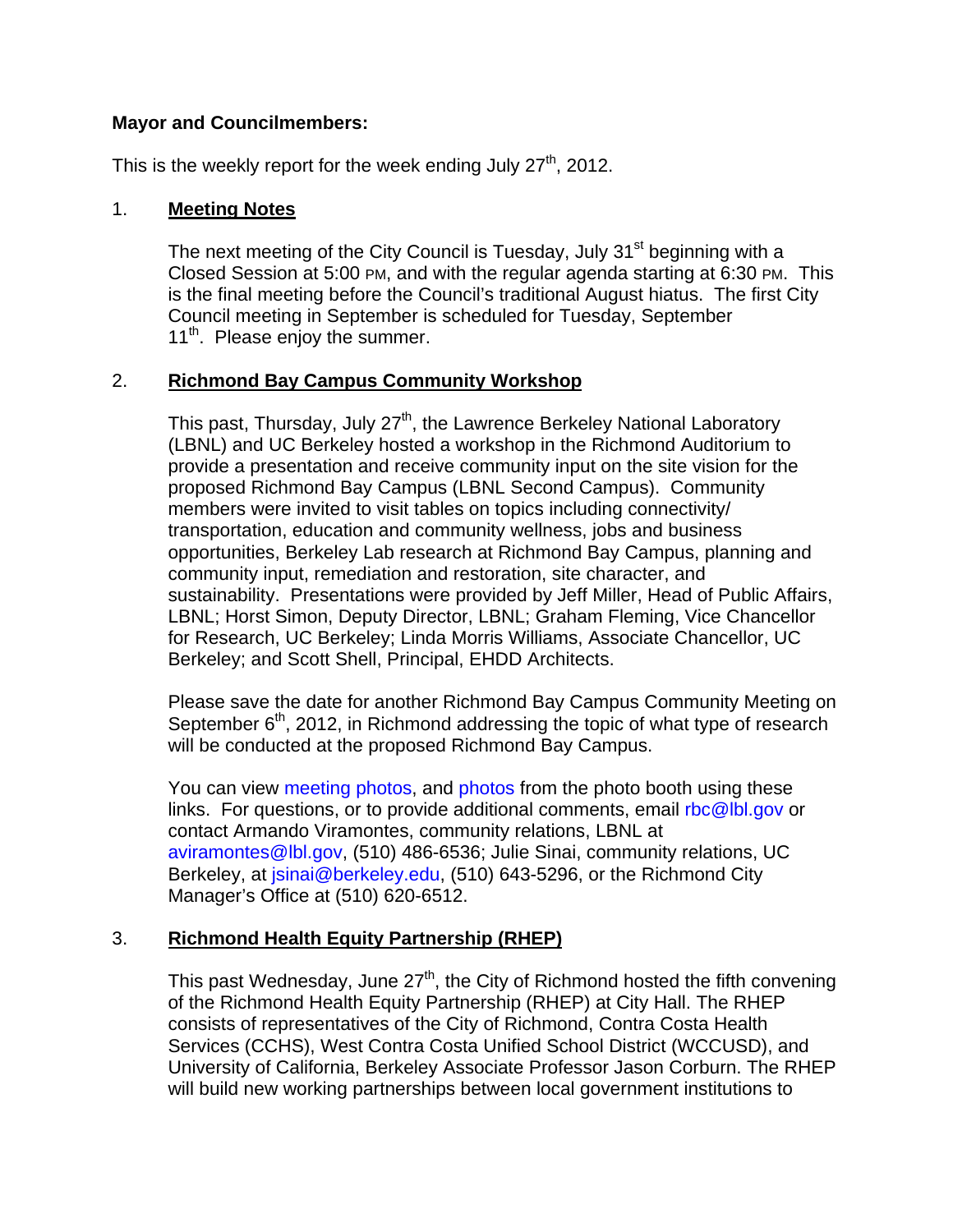advance health equity for children and families in Richmond. The RHEP also supports the long-term goals of the community-led Healthy Richmond Initiative.

At the meeting, RHEP partners discussed the need to identify actionable and relevant indicators in order to both track and improve the health of Richmond residents. The Health Equity Data, Training, and Report Card subcommittee presented a draft list of traditional health indicators. The Health in All Policies (HiAP) subcommittee reported on the development of a HiAP strategy document that will help quide City policies. City staff and graduate students reported on how data currently being collected can be used to understand and improve health in Richmond. This two-year effort is supported by The California Endowment. For more information on the RHEP, visit the Health Initiatives webpage at www.richmondhealth.org.



#### 4. **Fire Department Athletic Endeavors**

July has been a busy month for a number of Richmond firefighters who successfully competed in a variety of athletic events. On July  $7<sup>th</sup>$ , Captain Rick Abercrombie and Engineer Marc Lucero competed in a seven day multistage mountain bike race called the BC Bike Race on the Sunshine Coast of British Columbia, Canada. This race had riders traversing through 333 miles of very rugged mountainous terrain. Racers came from all over the world and the level of experience ranged from local amateur riders to professional. Riding was only done during daylight hours and both Rick and Marc completed the race in slightly over 37 hours; good enough for an 88<sup>th</sup> place finish in the Epic Men's solo version of the race.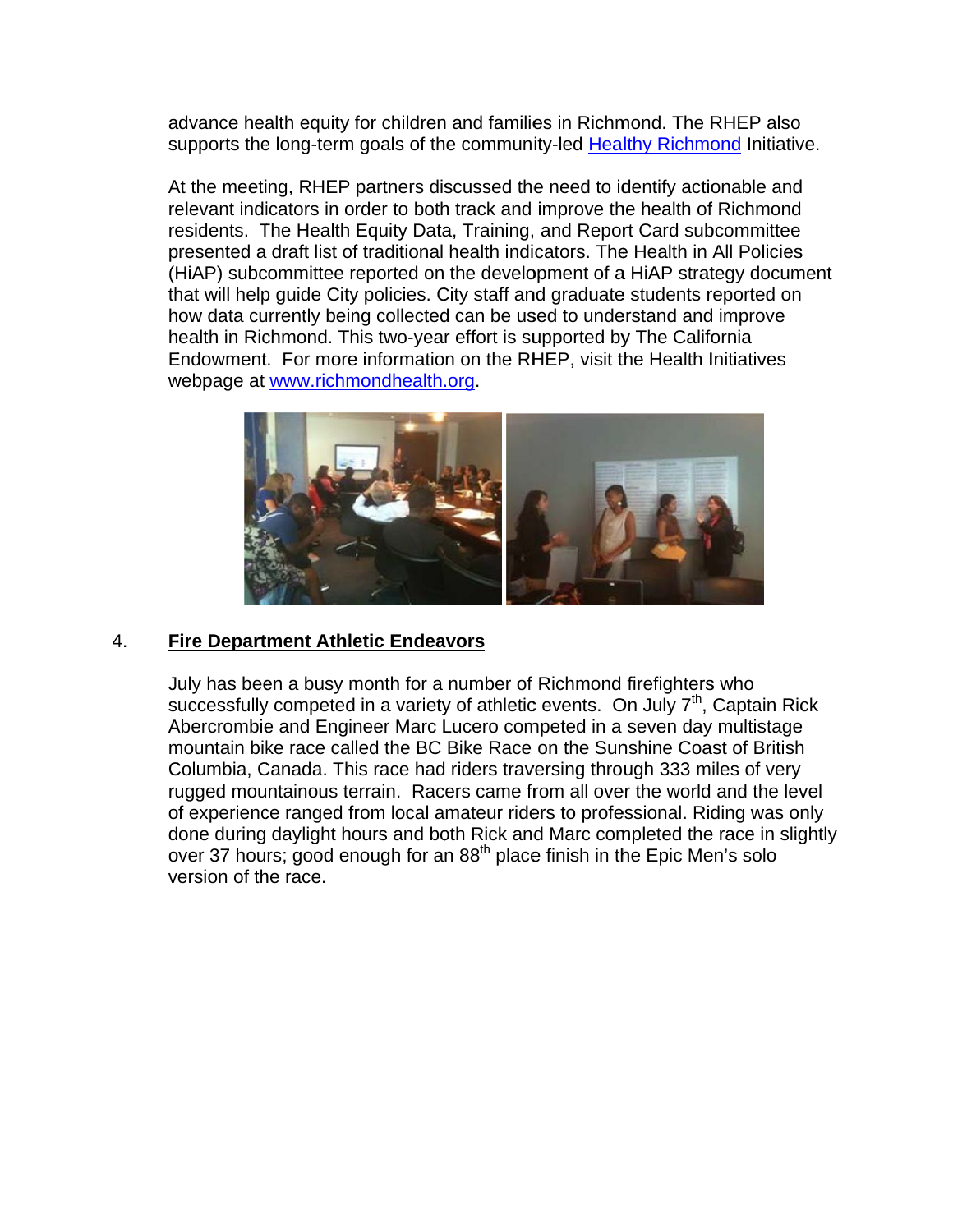

The California Firefighter Olympics were held July  $16^{th}$  – July  $20^{th}$  in San Jose. Firefighters throughout the state, representing their respective agencies, come together and compete in a variety of sports. The Richmond Fire Department had a basketball team and a softball team competing. The basketball team was comprised of six Richmond Fire Department members - Marcus Rayon, Merlin Turner, Rico Rincon, Anthony Woodards, Jeremy Booth and Eric Mendoza-Govan. Four other firefighters from other departments played on the team as well and assisted them in winning a third consecutive gold medal. The basketball team has won the gold medal five out of the last six years.

Members of the softball team were Oscar Jones, Victor Bontempo, Robert Giaramita, Shawn McCombe, Kevin Carr, Jason Collins, Dell Desamparo, Chris Riccardi and retired Fire Captain Jim Russey who served as the team's coach. The team lost a game early in the tournament and had to fight their way through the losers' bracket to eventually win a bronze medal.

Since Richmond doesn't have its own ice hockey team, Engineer Scott Duncan played with the Contra Costa County Fire team in the Firefighter Olympics. Also in June, Scott played ice hockey with a combination police/fire team in the U.S. Police- Fire Games. Ice hockey in the summer - go figure.

#### 5. **Recreation Highlights**

### Weigh of Life

Shields-Reid Community Center will be hosting Weigh of Life classes on Monday, Wednesday and Fridays. Classes are \$15 per month and will be offered from 10:00 AM to 11:00 AM and from 6:00 PM -7:00 PM in the multipurpose room beginning Monday, July 30<sup>th</sup>. Interested participants, ages 18 & over, can call the Community Center at 510-620-6822 for further information.

### **FREE Family Movies**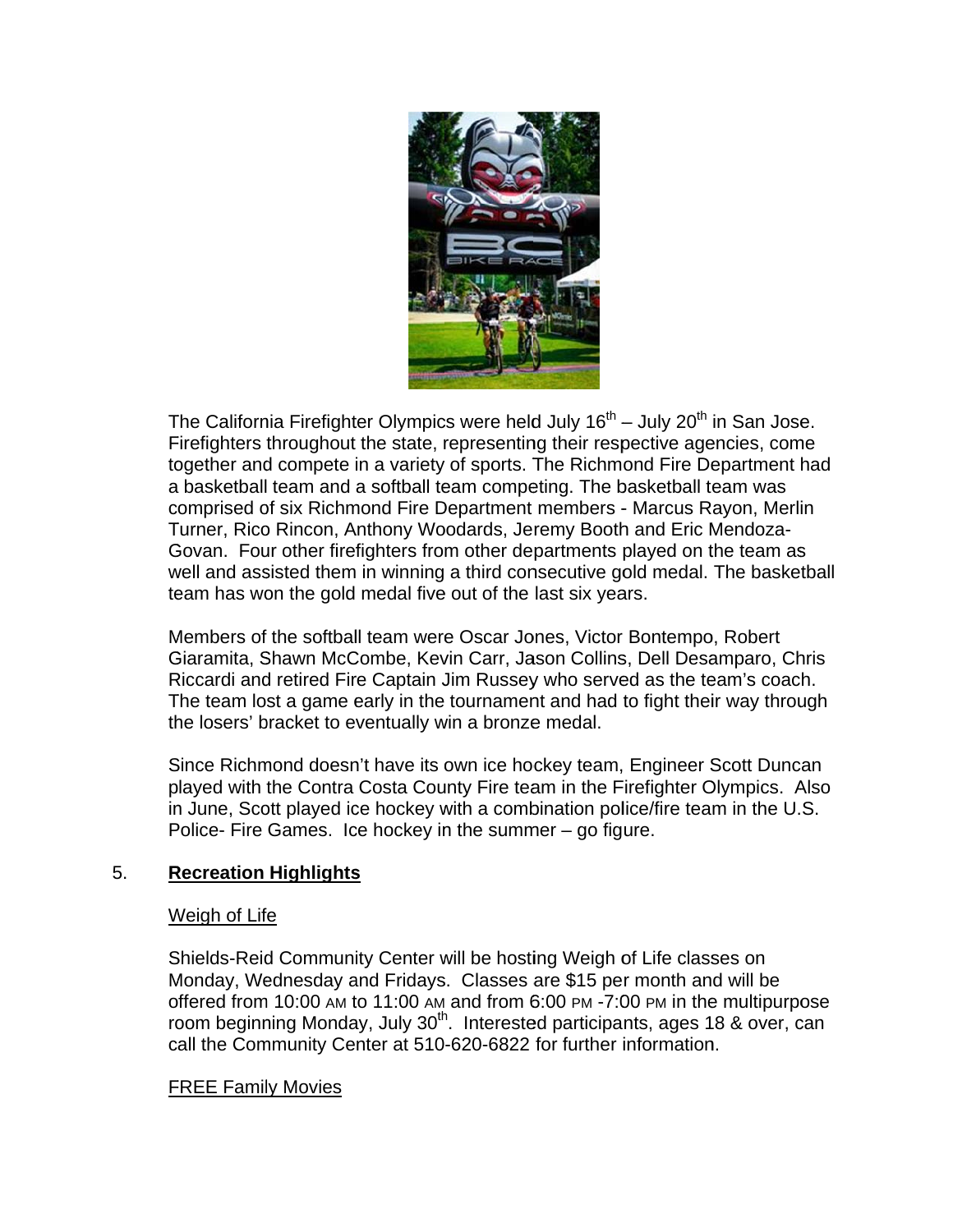On Friday, July 20<sup>th</sup>, the Recreation Department held its annual summer movie night. More than 60 families viewed Red Tails and The Three Stooges. The second summer movie night will be held next month on Friday, August 17th, featuring another double feature of Cars 2 and We Bought a Zoo.

#### 6. **Public Works Updates**

Facilities Maintenance Division: Carpenters repaired the cabinets and installed blinds at the May Valley Community Center, repaired the broken window at the Point Richmond Library, replaced the broken door glass at Parchester Community Center, and installed a dorm divider in Fire Station #68 for provisional fire fighters.

Painters completed some interior painting at Fire Station #61 and the exterior of the main entrance to the Main Library.

Stationary Engineers repaired the heating, ventilation, and air conditioning (HVAC) at 450 Civic Center Plaza, installed the roof hatch at the Memorial Auditorium, installed a water fountain at Fire Station #66, and repaired the supply fan at the Richmond Swim Center

Parks and Landscaping Division: Parks crews completed landscape clean up at John F. Kennedy and Monterey Parks, continuing with the tennis court renovations at the Plunge, continued landscape renovation project on Barrett Avenue and Marina Way, vegetation clean up at South 51<sup>st</sup> Street on the Bay Trail Spur, landscape maintenance in the Hilltop Business District, and flail mowing near Hilltop Lake.



Solano Play Lot Sod Installation

Tree Crew trimmed and pruned trees along 9<sup>th</sup> Street, Willard Avenue, 23<sup>rd</sup> Street, May Road at Valley View Road, and at Burg Park. In front of Peres Elementary School and along Pennsylvania Avenue were trimmed in preparation for paving.